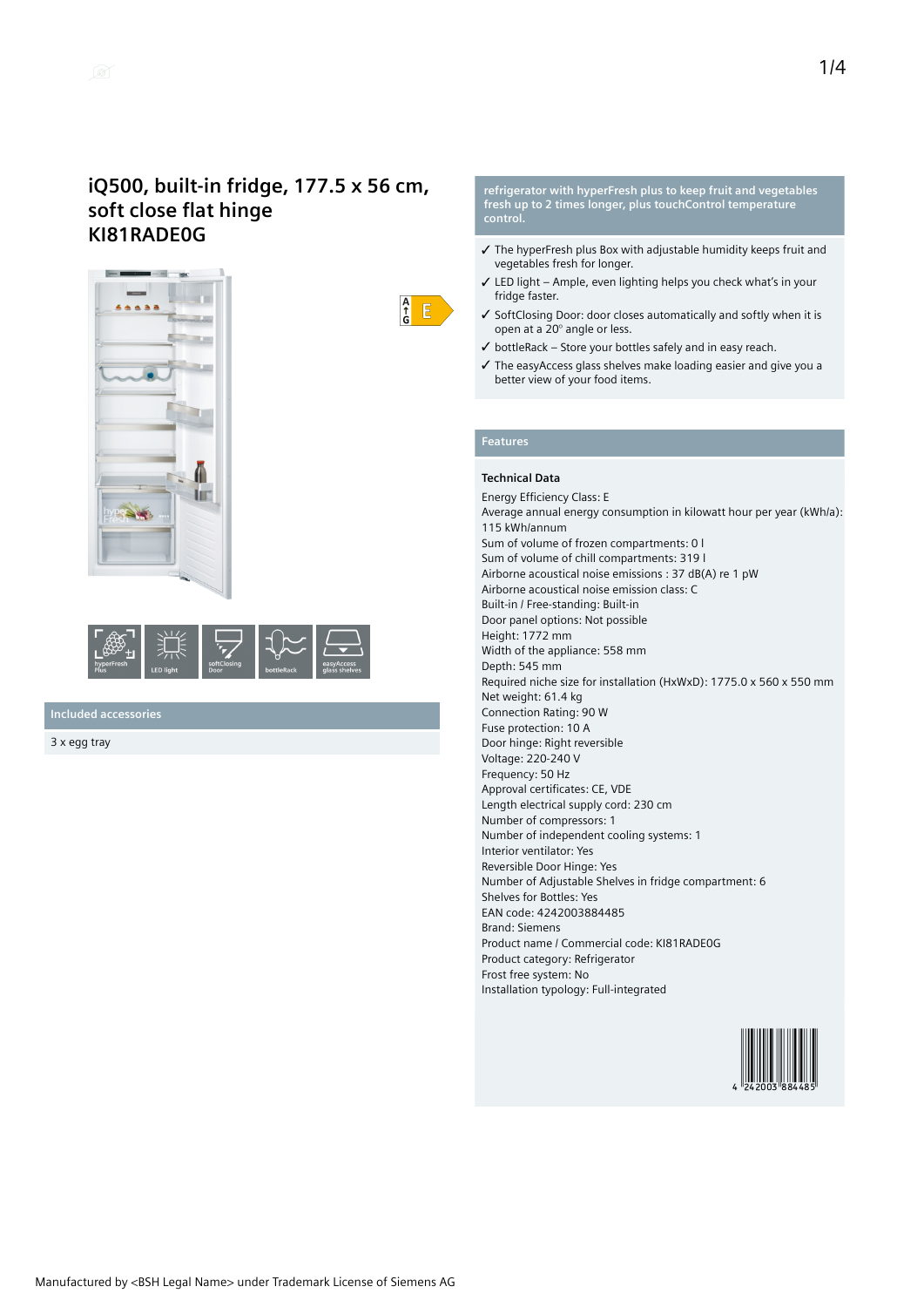## **Features**

#### ● coolEfficiency

#### **Design features**

- Automatic defrost in fridge section
- Electronic LED display
- Right hinged door, door reversible

#### **Freshness System**

● freshSense - constant temperature by intelligent sensor technology - Constant temperature control by intelligent sensor technology

### **Key features - Fridge section**

- 1 x hydroFresh drawer humidity controlled vegetable/salad container on telescopic rails for prolonged storage
- 1 x humidity controlled vegetable/salad drawers on telescopic rails
- Bright interior LED fridge light
- ●
- superCool function with automatic deactivation
- Acoustic open door warning system
- 7 safety glass shelves (6 height adjustable)
- 6 door trays, including 1x dairy compartment
- Bottle rack
- bottle holder in door tray

#### **Dimension and installation**

- easy Installation
- Connection value 90 W
- Dimensions: 177.2 cm H x 55.8 cm W x 54.5 cm D
- Niche Dimensions: 177.5 cm H x 56 cm W x 55 cm D
- Based on the results of the standard 24-hour test. Actual
- consumption depends on usage/position of the appliance.

### **Performance and Consumption**

- EU19\_EEK\_D: E
- Total Volume : 319 l
- Net Fridge Volume : 319 l
- Net Freezer Volume : 0 l
- Annual Energy Consumption: 115 kWh/a
- Climate Class: SN-ST
- EU19\_Fast freezer facility\_D: no
- Noise Level : 37 dB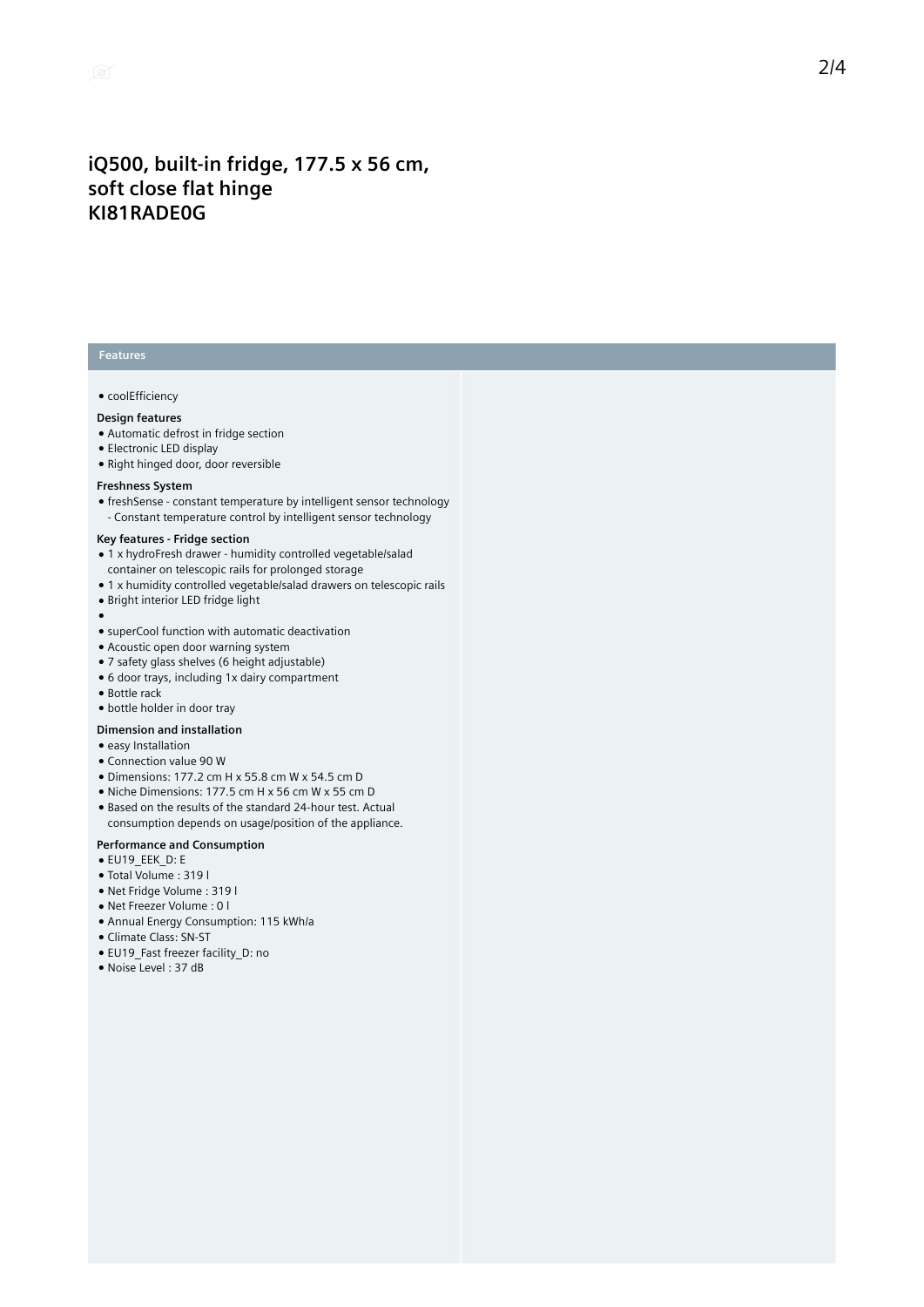



measurements in mm



Fitted kitchen unit doors that exceed the permissible<br>weight may cause damage and result in functional<br>impairment of the hinges.

| T: Includes height | undamped    | damped      |
|--------------------|-------------|-------------|
| of appliance door  | hinge.      | hinge.      |
| Hinges in mm:      | Door in kg: | Door in kg: |
| 1500-1750          | 22          | 22          |

measurements in mm

Recommended gap dimensions for flat hinges



The gap dimensions recommended<br>in the table must be adhered to in order<br>to ensure that appliance doors do not<br>collide with anything when they are opened,<br>and to avoid causing damage to kitchen units.



missible weight of the unit front ts that exceed the per sible weigh